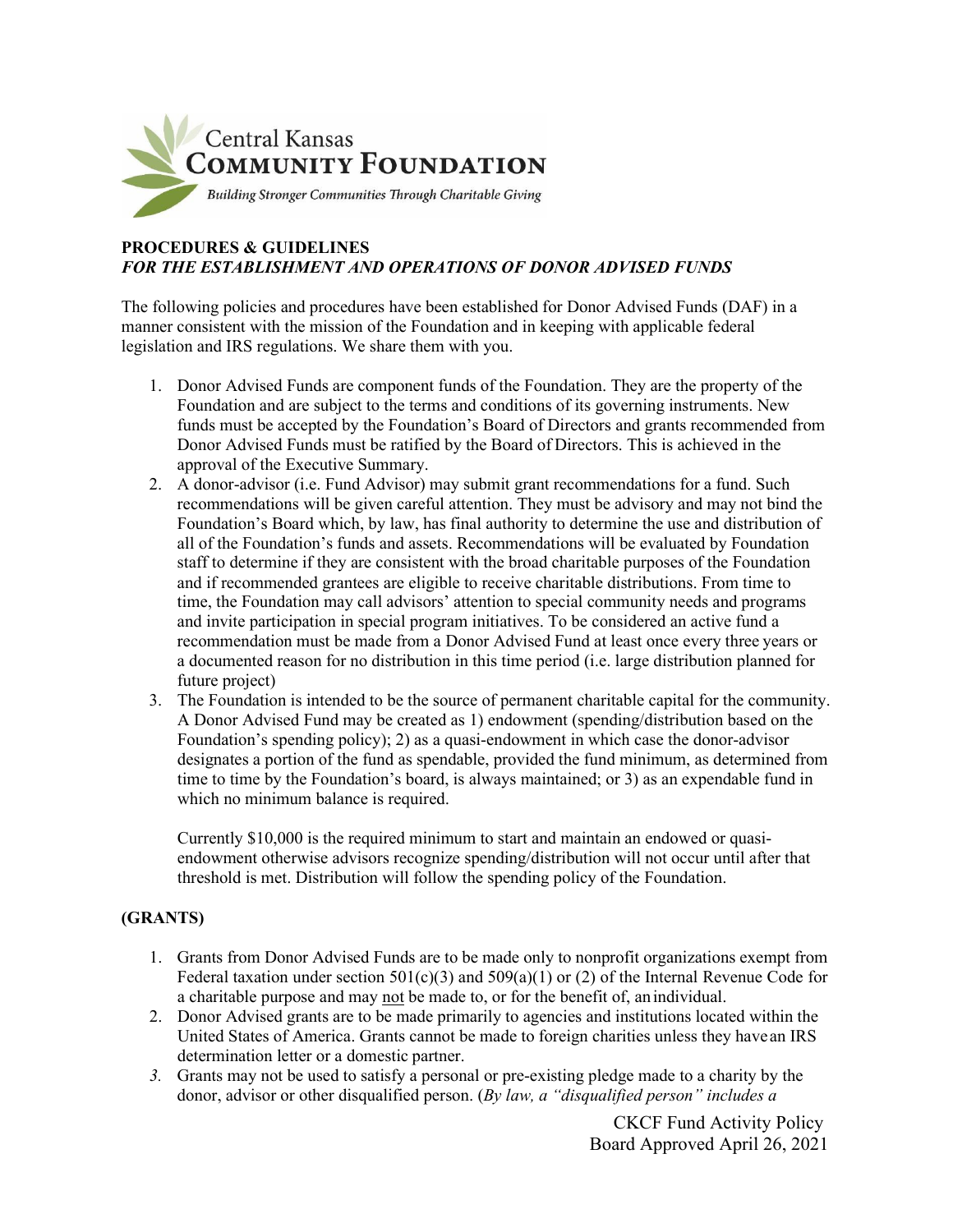*relative, employee, business partner, attorney or designee of the donor.)*

- 4. Recommendations to not grant from the fund for greater than 3 years must be documented and approved bythe Board of Directors.
- 5. Federal legislation prohibits a Donor Advised Fund from making grants, loans, compensation or similar payments (including expense reimbursements) to donors, advisors or other disqualified

persons. Nor shall any disqualified person receive more than "incidental benefit" from a fund or from any grant recipient receiving a distribution fromthe fund. Thus, grants from Donor Advised Funds may not be used to pay for anything that might be perceived as a material benefit to the donor, advisor or other disqualified person – including dinner tickets, membership fees, golf fees, admission tickets or other gifts. If sponsorship of a fundraising event includes a material benefit, a grant from a Donor Advised Fund cannot be used for this purpose. Further, the IRS has taken the position that the charitable and non-charitable portion of a ticket are inseparable, and the donor-advisor cannot correct the private benefit problem by offering to pick up the "non-charitable" portion of the ticket. Community foundation grants must be entirely for charitable purposes.

- 6. Unless the donor wishes to remain anonymous, the Foundation identifies to the grantee (recipient organization) the name of the fund from which grant is made and the donor who made the recommendation.
- 7. Advisors are requested to make recommendations of grants in the amount of \$250 ormore.

### **(ADVISOR)**

- 1. The Donor/s has the right to serve as advisor to the fund or appoint a designee. In the event the donor advisor cannot or does not wish to continue acting as advisor, he/she may appoint a substitute or successor advisor – from children, family members, or a trusted friend, generally not to exceed one generation. Upon the incapacitation, death, or lack of communication for 3 years by any successor advisor, the fund becomes a permanent endowment of the same name which will be unrestricted, unless the Donor has applied a use restriction in the original fund agreement.
- 2. Grant recommendations shall be submitted in writing by the donor advisor via written form or online request as Foundation procedure follows. Upon review and approval, a grant will be made to the recipient(s). Checks are sent acknowledging the fund and Donor.

# **(OTHER TERMS)**

- 1. The fund will be subject to an administrative fee as established from time to time by the Board of Directors. A copy is available upon request and made available on the Foundation website.
- 2. All funds are subject to the terms and conditions of the Foundation's governing instruments, as amended. The governing instruments provide that the Foundation has the power to modify and vary any donor restriction in the event the restriction becomes unnecessary, incapable of fulfillment or inconsistent with the charitable needs of the community.

#### **Donor Advised Fund Guidelines**

Definition under the [Pension Protection Act of 2006, a](https://www.dol.gov/agencies/ebsa/laws-and-regulations/laws/pension-protection-act) DAF is defined as a fund or account:

- *(i) which is separately identified by reference to contributions of a donor or donors,*
- *(ii) which is owned and controlled by a sponsoring organization, and*
- CKCF Fund Activity Policy *(iii) with respect to which a donor (or any person appointed or designated by such donor) has,*

Board Approved April 26, 2021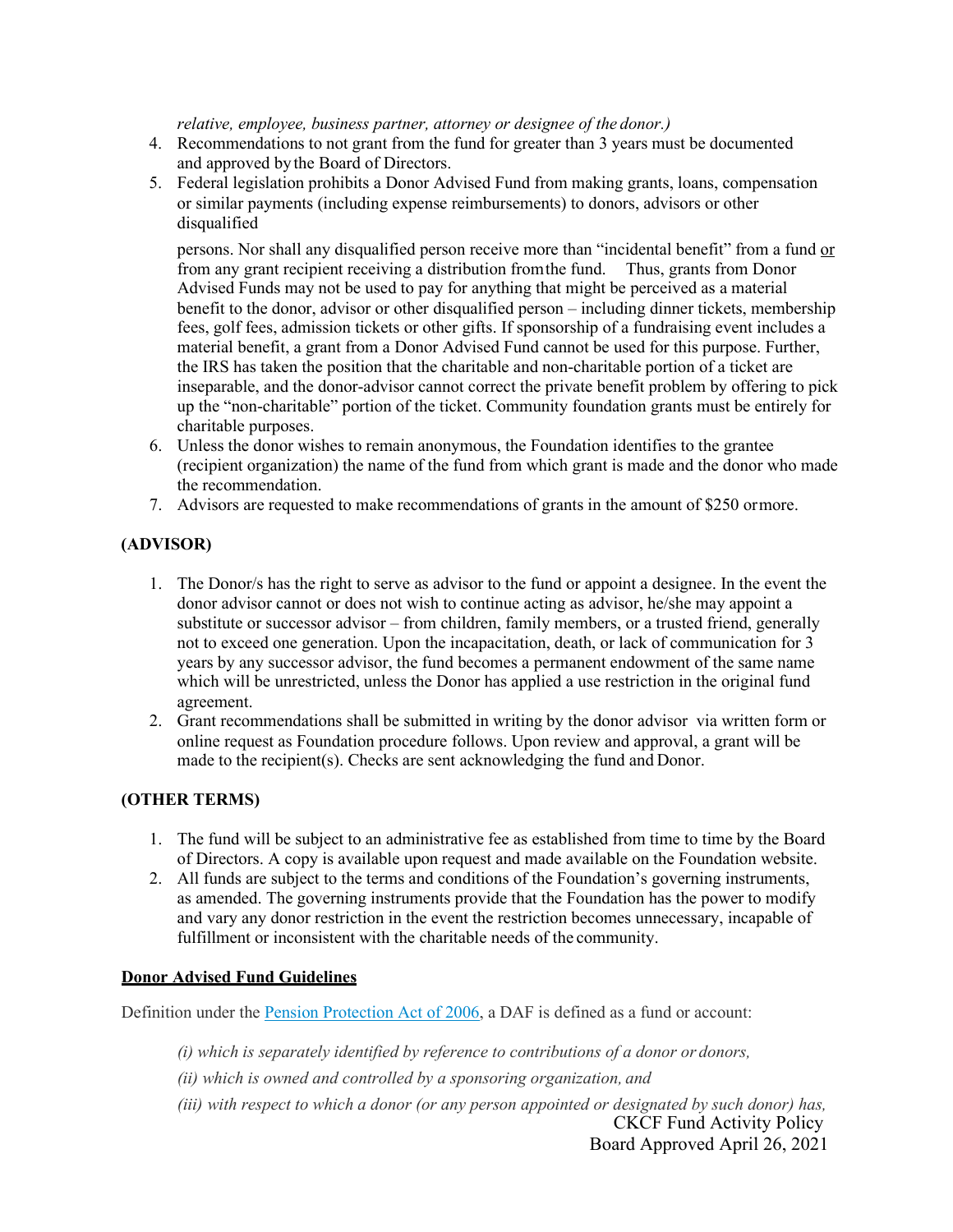*or reasonably expects to have, advisory privileges with respect to the distribution or investment of amounts held in such fund or account*

# **CKCF FUND ACTIVITY POLICY**

*NOTE: In the past this Fund Activity Policy was created separately from our donor advised fund agreement. This is now incorporated into the DAF policy and procedures to be shared with advisors. Please note that a contribution to a donor advised fund is an irrevocable charitable contribution that is legally owned by the community foundation (i.e., sponsoring charity). These funds are institutional funds of the community foundation—not a personal savings account of the donor—and may only be used for charitable purposes which do not confer any private benefit on the donor or any other person. This language may exist in some DAF agreements, but in case it is not this policy language is included herein as a supporting policy to the donor advised fund agreement.*

# **ACCEPTABLE TYPES OF FUND ACTIVITY**

The following are definitions of fund activity that leads to fund distributions that apply to funds that have more than a \$10,000 minimum required balance to maintain a donor advised fund. If this policy ever conflicts with federal law or state law (including UPMIFA), the relevant law controls.

A fund is considered active when there is regular communication between a donor (or named successors) and Central Kansas Community Foundation and its affiliates regarding the existence and purpose of that fund. Examples of **some** of the activities that would deem a fund active include (**but are not limited to**):

- **Regular Grant Recommendations**. Donor advisor generally recommends grants at least annually to qualified charitable organizations. The amount of grantmaking can vary from year to year.
- **Developing a Philanthropic Program**. Donor advisor makes a substantial contribution to donor advised fund, for example, upon the sale of his or her business, and refrains from recommending grants for a given initial period while the fund advisor consults with the sponsoring charity and/or does his or her own research to determine what types of grants will best meet community needs and/or her philanthropic goals.
- **Long-term Giving Plan**. Donor advisor deliberately reduces the frequency or size of grant recommendations from fund, for example:
	- **1.** During his or her working years with the intention of increasing the donor advised fund balance to support grantmaking during his or her retirement, when the advisor expects his or her income to change.
	- **2.** A donor may want to build a fund over time so the donor's children can make grants later (the idea being the donor is leaving a charitable legacy for the next generation to administer).
	- **3.** Donor advisor refrains from recommending grants for a given period because the fund is invested in an illiquid or undervalued investment. Donor advisor intends to begin making grant recommendations when the investment can be sold at a reasonable price.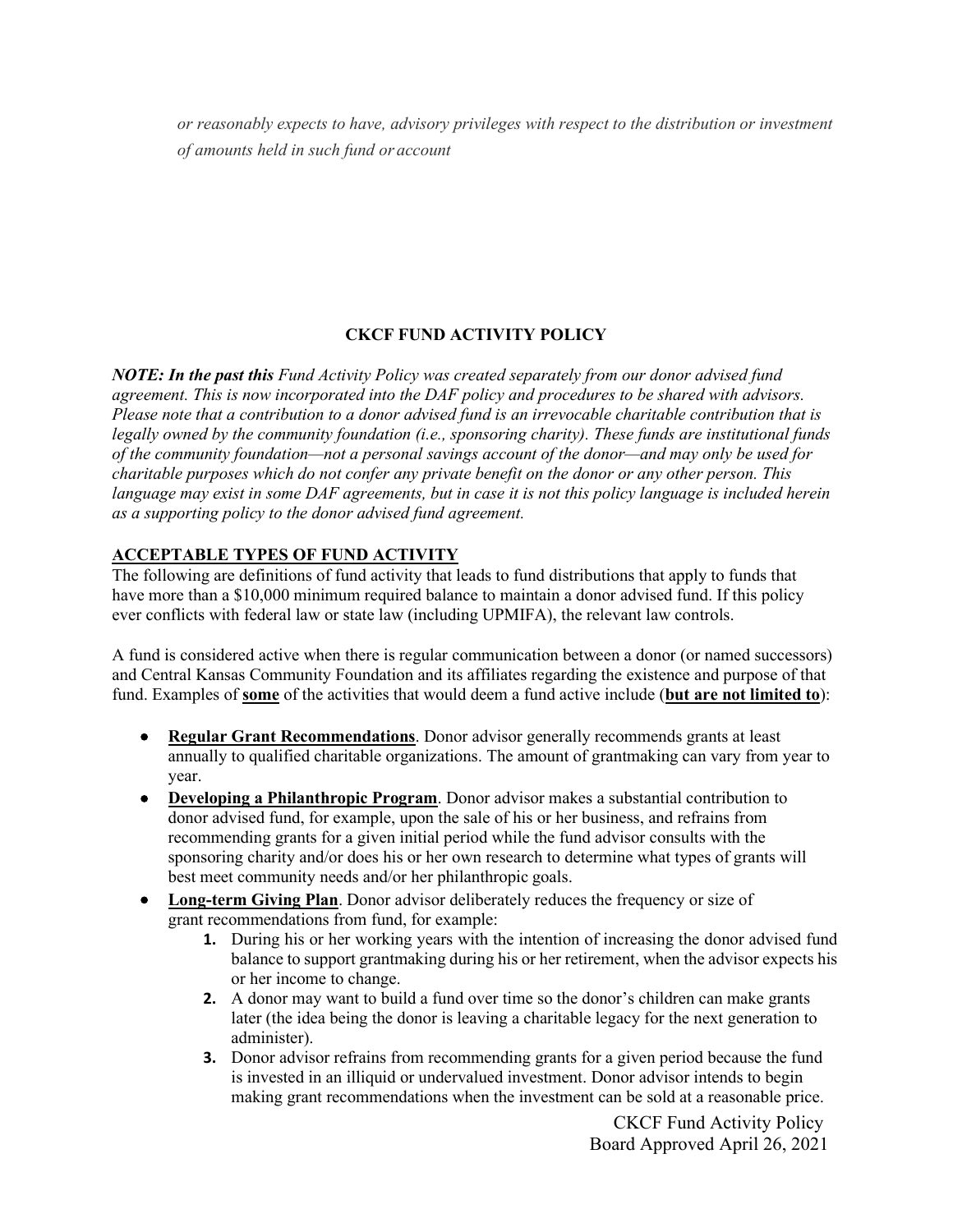- **Project Grants**. Donor advisor makes a substantial contribution to a donor advised fund and determines to recommend grants to a specific qualified charitable organization over a period of 20 years so that the donor can monitor how the charitable organization performs, and to consider whether another organization would better achieve the donor's charitable objectives.
- **Starter Fund:** Donor advised funds may need time to build the fund balance to make substantial grants to the community. Therefore, there may be no distributions made until the fund balance reaches an amount stated in the donor advised fund file.
- **Specific Occasion Grant.** Donor advisor refrains from recommending grants for a number of years with the specific charitable goal of recommending a grant upon a specific occasion. Examples may include:
	- **1.** Donor is incapacitated with no successor advisor(s) named so the community foundation waits until the donor's death to distribute the fund according to the donor's original intent;
	- **2.** Fund has transitioned to named successor advisors but they are minors and no adult representative is named to represent them (so grants resume when successor advisors meet age of maturity);
	- **3.** Founders of fund who are also the donor advisors are getting divorced so that grants are suspended until both the husband and wife agree on grants, which may include splitting the fund into two separate funds, one for each spouse to advise or eventually dissolving the fund by the making of charitable grants;
	- **4.** Grants are suspended during litigation involving a fund (e.g., the donor has left his/her estate to a fund, but the donor's children are disputing the bequest so the community foundation does not allow grants until the litigation is resolved);
	- **5.** Donor leaves a bequest to a fund and distributions are made periodically to the fund during the estate settlement process, but grants are not made until the estate isfully settled.

# **ACTIVATING GRANTMAKING**

Should grant activity stop for more than a 3-year period, steps will be taken by the staff or the board to activate that fund. These steps may include such activities as:

- Notifying the fund advisor regularly and periodically. The CKCF policy is to attempt to reach three times over each period of 1 year to encourage the fund advisor to activate the fund. Contacts attempts may include email, phone calls, and/or correspondence via US Postal Service.
- Distributing grants from the fund to qualified grant recipients that align with donor intent, but if the community foundation determines such intent is obsolete, incapable of being fulfilled, impractical, or inconsistent with the community's charitable needs, then exercise of the Central Kansas Community Foundation overriding variance power to enable the community foundation to continue to use its resources to meet the needs of the community and to address the charitable purposes for which the funds were committed.
- Closing of a "starter" fund if the "starter fund" balance does not reach the Foundation's required minimum amount for appropriate fund types within a stated period of time, and, but not limited to, re-allocating of the fund proceeds to the Central Kansas Community Foundation unrestricted fund or issuing the balance as a charitable grant to a qualified recipient before closing. It shall be documented in board minutes that a fund was closed for this purpose.
- If a Donor Advisor previously requested a hold on distributions due to allowed rationale but then changes their mind with a written request, the Donor Advisor's reinstatement for distributions will be honored.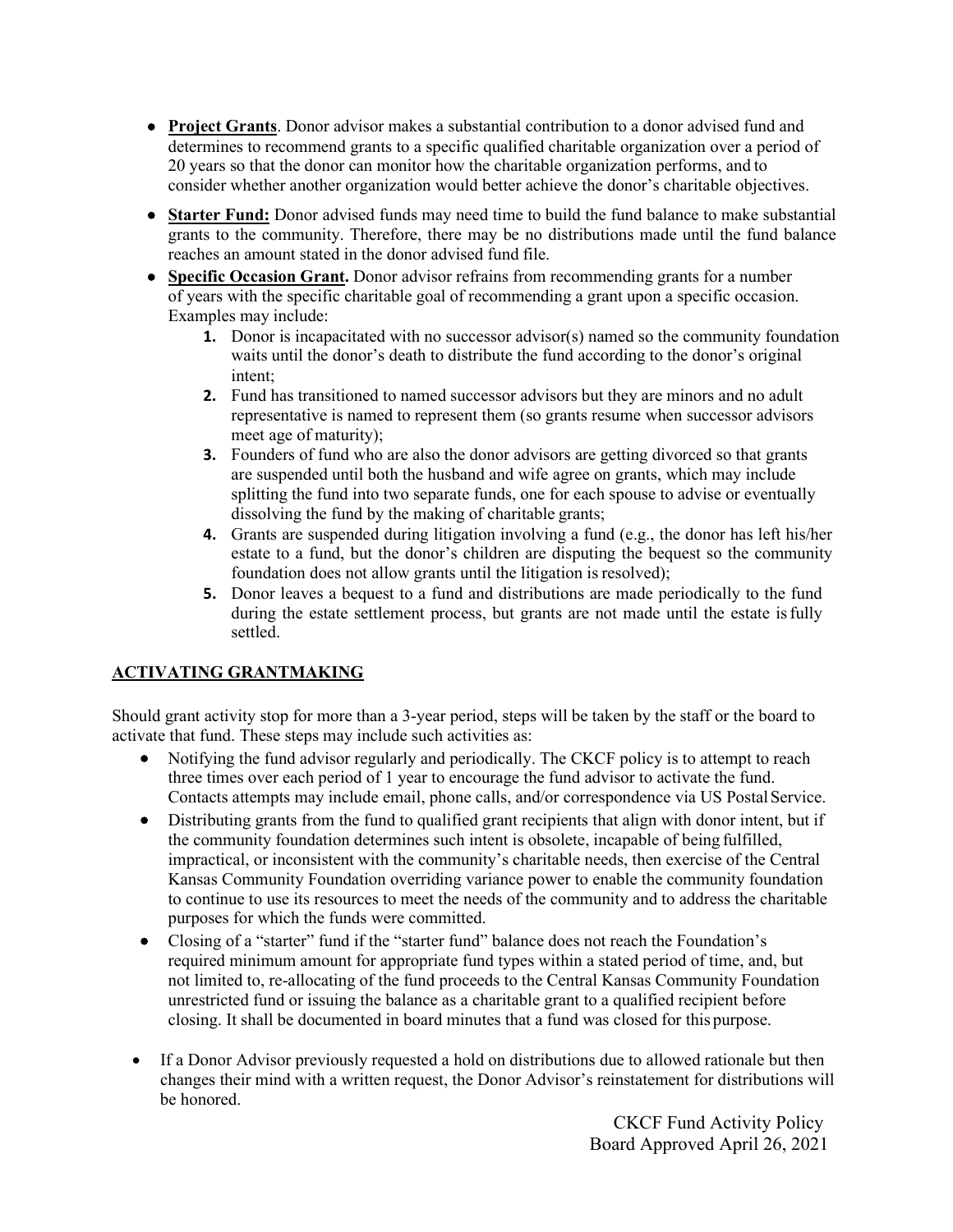## **DEFINITIONS OF TERMS**

### *Qualified Charitable Organization*

Donors may deduct charitable contributions in accordance with Federal and their respective state tax codes only if donations are made to a qualified organization. Most organizations, other than churches and governments, and public schools must apply to the IRS to become a qualified organization. Refer to Central Kansas Community Foundation's grantmaking policies for local grant making protocol.

How to check whether an organization can receive deductible charitable contributions: You can ask any organization whether it is a qualified organization, and most will be able to tell you. Or go to irs.gov. Click on "Charities & Nonprofits" and then "Tax Exempt Organization Search" [\(https://apps.irs.gov/app/eos/\)](https://apps.irs.gov/app/eos/). This online tool will enable you to search for qualified organizations.

### *Sponsoring Organization*

An organization, like a community foundation, that owns, and controls donor advised funds.

### *Donor Advisor (sometimes referred to as "Fund Advisor")*

A donor or person appointed or designated by the donor who has or reasonably expects to have advisory privileges with respect to the fund's distributions or investments. The donor retains the privilege to recommend grants from the charitable fund for which he or she has been designated as fund advisor.

### *Donor Advised Fund*

A fund may be classified as donor advised if it has at least three characteristics: (1) a donor or person appointed or designated by the donor has, or reasonably expects to have, advisory privileges with respect to the fund's distributions or investments, (2) the fund is separately identified by reference to contributions of the donor(s), and (3) the fund is owned and controlled by a sponsoring organization, such as a community foundation. A fund possessing these characteristics may be exempt from the donor advised fund classification if it grants to one single public charity or government unit or if the fund meets certain requirements applicable to scholarship funds.

A donor advised fund does not include a fund or account: (1) that makes distributions to only a single identified organization or government entity or (2) with respect to which a donor advises a sponsoring organization regarding grants for travel, study, or similar purposes if:

- a. The donor's, or the donor advisor's, advisory privileges are performed in this capacity as a member of a committee whose members are appointed by the sponsoring organization,
- b. No combination of donors or donor advisors (or related persons) directly or indirectly control the committee, and
- c. All grants are awarded an objective and nondiscriminatory basis pursuant to a procedure approved in advance by the sponsoring board of directors.

# *Disqualified Person*

As applied to public charities, the term disqualified person includes (1) organization managers, (2) any other person who, within the past five years, was in a position to exercise substantial influence over the affairs of the organization, (3) donors and donor advisors with regard to transactions with a particular donor advised fund, (4) investment advisors to assets of donor advised funds, (5) and disqualified persons of supporting organizations who are also disqualified persons of the supported organization, (6) family members of the above, and (7) businesses they control. Paying excessive benefits to a disqualified person will result in the imposition of penalty excise taxes on that person, and, under some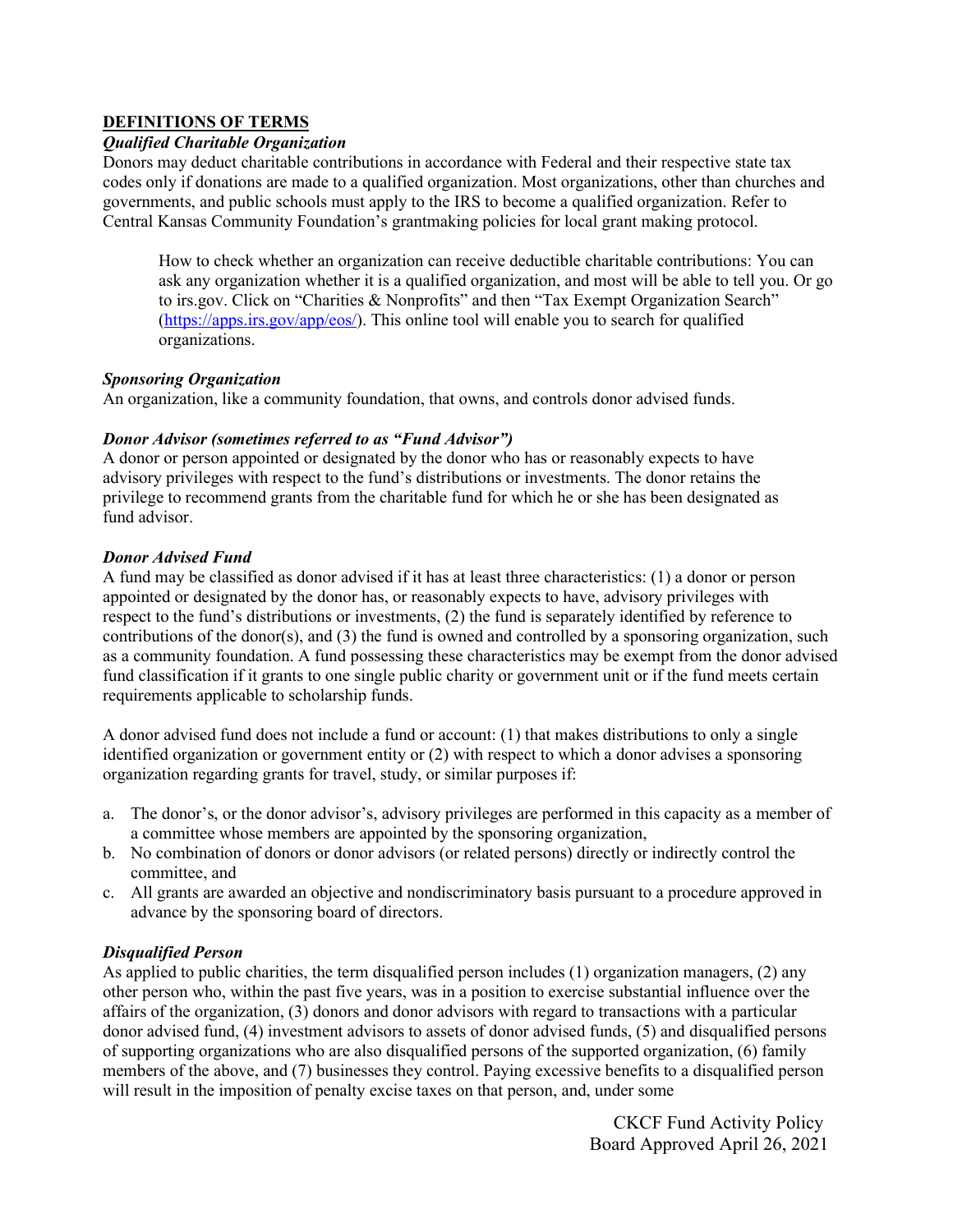circumstances, on the charity's board of directors (see "intermediate sanctions": [http://www.cof.org/content/glossary-philanthropic-terms#sanctions\)](http://www.cof.org/content/glossary-philanthropic-terms).

# **EXCESS BUSINESS HOLDINGS**

The Pension Protection Act of 2006 amended section 4943 of the Internal Revenue Code to limit ownership of closely held business interests in a donor advised fund. A fund's holdings, together with the holdings of disqualified persons (donor, advisor, members of their families and businesses they control) may not exceed any of the following:

- 20% of the voting stock of an incorporated business;
- 20% of the profits interest of a partnership, joint venture, or the beneficial interest in a trust or similar entity;
- Any interest in a sole proprietorship.

These limitations do not apply if the donor-advised fund holds an interest that does not exceed two percent of the voting stock and two percent of the value of the business.

Donor-advised funds receiving gifts of interests in a business enterprise have five years from the receipt of the interest to divest holdings that are above the permitted amount, with the possibility of an additional five years if approved by the Secretary of the Treasury. To prevent a violation of these rules, it is the Foundation's policy is to divest itself of such holdings within five years from the date the Foundation acquired the asset. If that is not possible, the asset will be transferred to a new or existing fund that is not an advised fund.

Because they are not "business enterprises," the rule will not apply to most gifts of real property, although undeveloped land may become a business enterprise under some circumstances. Interests in investment partnerships and LLCs—including family partnerships, hedge funds, REITs, and so forth—are excluded from the definition of business enterprise as long as 95 percent or more of the entity's income is from passive sources.

Examples of other property gifts that are excluded because they are not business enterprises include: oil and gas interests (non-working); life insurance; tangible personal property (as long as it is not inventory); and remainder interests in personal residences and farms.

#### **General Information & Benefits**

 $\Box$  Donor Advised Funds at a community foundation, such as the Central Kansas Community Foundation, enable charitably inclined individuals to play an active role in grant-making without incurring the paperwork, taxes and administrative expense of maintaining a private foundation.

- $\Box$  Donor Advised Funds can be established by an individual or couple, a family, a business or any other group of people with shared charitable interests.
- $\Box$  Donor Advised Funds allow Donors to personally receive a tax deduction, and at the same time benefit their community by advising the Foundation of their charitable intentions in perpetuity. Worthy of noting, is **the exception** to receiving a receipt for a tax-deductible contribution: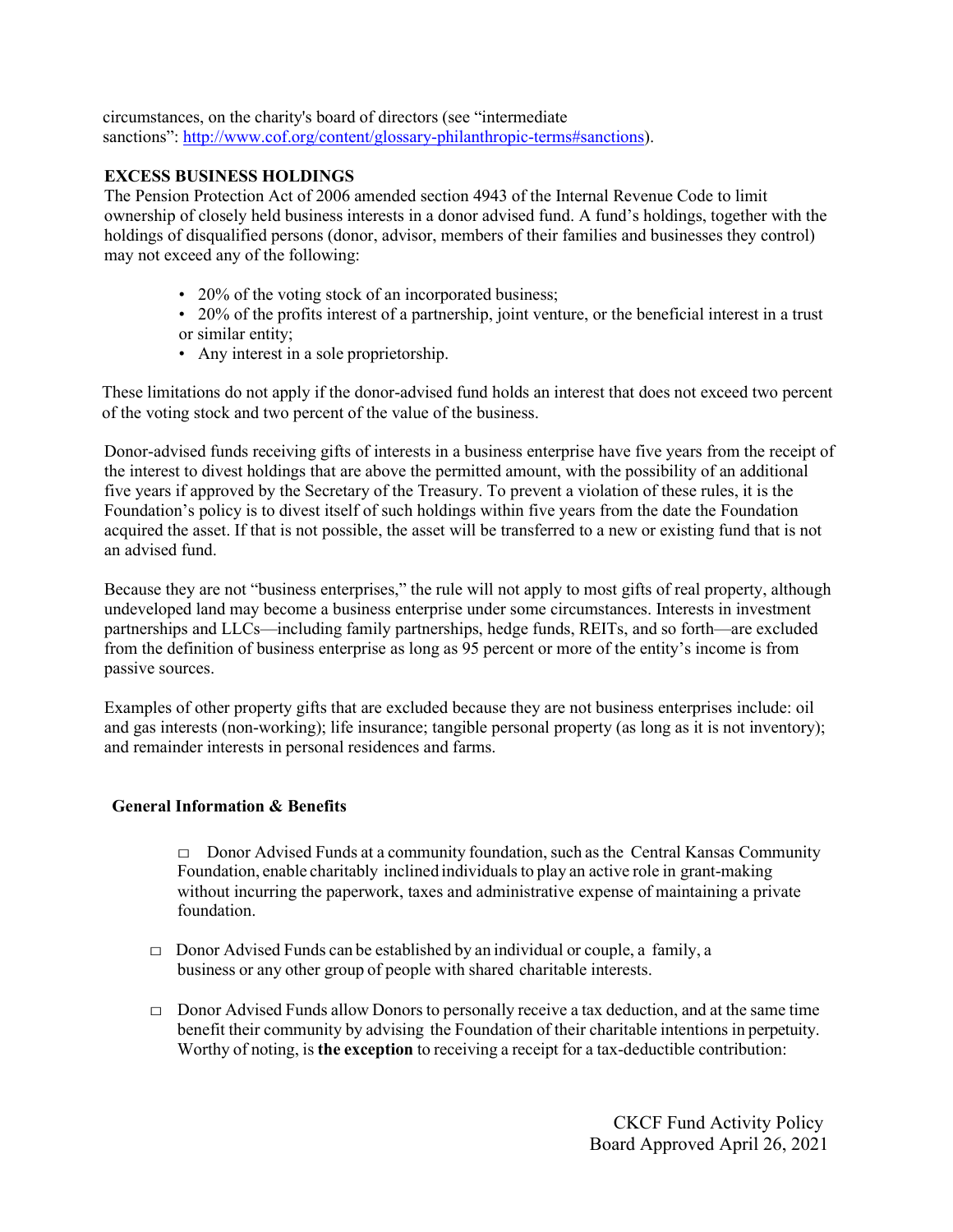**Required Minimum Distributions** (RMDs) generally are **minimum** amounts that a retirement plan account owner must withdraw annually starting with the year that he or she reaches 72 (70  $\frac{1}{2}$  if you reach 70  $\frac{1}{2}$  before January 1, 2020), if later, the year in which he or she retires.

Presently, retirees can give up to \$100,000 to charity tax-free from an IRA and have it count as their required minimum distribution (RMD) for the year. However, this has not been allowed for Donor Advised Funds. Please consult your tax advisor and investment manager regarding the current rulings from IRS. See here for more information: [https://www.irs.gov/retirement-plans/retirement-plans-faqs](https://www.irs.gov/retirement-plans/retirement-plans-faqs-regarding-required-minimum-distributions)[regarding-required-minimum-distributions.](https://www.irs.gov/retirement-plans/retirement-plans-faqs-regarding-required-minimum-distributions)

- $\Box$  Donor Advised Funds give Donors the opportunity to work with the Foundation's professional program staff inmaking grant decisions. Staff members are knowledgeable about the needs and resources of our area and can help you request and evaluate proposals or explore new areas of grant making.
- $\Box$  The names of Donor Advised Funds are identified to grantees, unless request to remain anonymous.
- □ As istrue of all funds of the Central Kansas Community Foundation and its affiliates, Donor Advised Funds are considered component funds of the Foundation. They are subject to the terms and conditions of its Articles of Incorporation. Donor Advised Fund guidelines are subject to change from time to time by approval of the Foundation Board of Directors and regulations of IRS.

### **Establishing a Fund**

A Donor Advised Fund at Central Kansas Community Foundation is established in three steps:

- 1. The Donor/s and a representative of the Foundation reviewterms and sign a fund memorandum
- 2. The Foundation's Board or Executive Committee approve the creation of the Fund through approval of the Executive Summary
- 3. Assets are transferred to the newly created Fund.

It is generally advised that a Donor Advised Fund is established with no less than \$10,000. The donation to establish a Fund can be made with a gift of cash, stock or other assets.

### **Fund Name**

Donors may determine the name of their Fund. Donor Advised Funds can carry the name of the Donor, family, company, or someone the Donor wishes to honor. All grants from the Fund are made in the name of the fund for the terms of its life. Generally, one additional generation of successor advisors. Donors who prefer anonymity can choose names that reflect their Funds' charitable purposes.

### **Endowments**

When establishing a Fund, you may choose whether to make it endowed or non-endowed/expendable. If it is endowed, the Foundation Spending policy will be used for calculations of available to spend for grantsto charities or board‐approved charitable initiatives. If it is non‐endowed, the entire corpus may be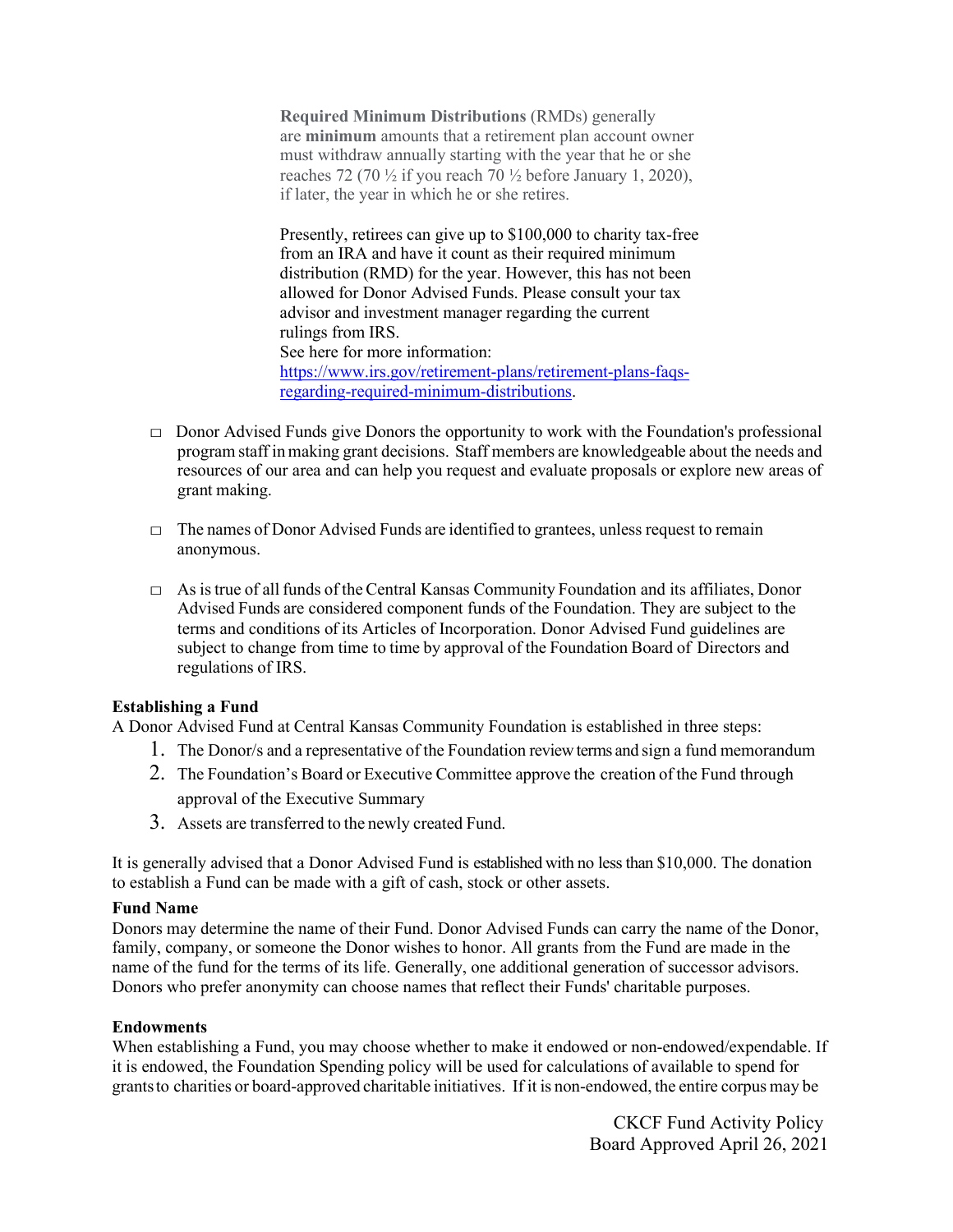used for grants, minus fees or expenses. Endowments are designed to last in perpetuity while nonendowed funds may be completely depleted.

The original idea behind the creation of Central Kansas Community Foundation was to establish an endowment for the community to help future generations meet unforeseen community needs. It is in this spirit that Central Kansas Community Foundation encourages that Donor Advised Funds be endowed. However, it is important that you establish the fund that works best for you. For some donors, that is a quasi-endowedor non‐endowed fund.

#### **Investments**

Donor Advised Funds are component funds of Central Kansas Community Foundation. As such, the Foundation's Finance/Investment Committee and Board determine how the funds are invested. Under the Foundation's unitized accounting system, each Donor Advised Fund is attributed a percentage share of a specific Central Kansas Community Foundation primary investment portfolio. This allows Donor Advised Funds to take advantage of lower money management fees, investment diversity, and investment vehicles that are available only to larger investors or foundations. Based on parameters of the Foundation's investment policy, on occasion an independent investment manager may provide oversight of a segregated or pool of segregated funds for investment management.

#### **Grants and Distributions**

Grants from Donor Advised Funds must be recommended in writing, according to the process established and approved based on the foundation's procedures for distribution. The Central Kansas Community Foundation provides information about the grant recommendation process annually to advisors. Generally, available to spend distributions from endowments are processed by November 1 of each year. However, grants can be recommended at any time and will be processed if conditions of distribution are met and time allows. Upon request, the Foundation will research prospective grantees.

Under applicable tax rules, all grants must be approved by Central Kansas Community Foundation. Grant recommendations by donors will, in each case, be evaluated independently by the Foundation staff to determine if they are consistent with the purposes of the Foundation and of the particular Fund, as outlined in the Fund's memorandum of understanding (MOU), and whether they meet the needs of the community as identified by the Board of Directors. The staff and Board of Directors will give the Donor's recommendations careful and thoughtful consideration. Donors should understand that their recommendations are advisory in nature and will not be binding on the Board of Directors, which legally must retain final responsibility for all distributions made from the Foundation. To expedite the grantmaking process for Donor Advised Funds, the Board of Directors typically ratifies grant recommendations at the next regularly scheduled board meeting via the Executive Summary. Staff and the Board of Directors ensure Donor Advised grants are received and processed per the Foundation's established procedures for distribution, the grants are considered consistent with the Foundation's purpose, the needs of the community, and the Fund's MOU.

No distributions may be made from the Fund to private non‐operating foundations, nor will distributions be made to satisfy a legally enforceable pledge or obligation of any person, including the Donor. No Donor, Donor‐Advisor, or related party may receive more than an incidental benefit from a Fund distribution including, but not limited to, a grant, loan, compensation, expense reimbursement, orsimilar payment. The IRS prohibits Donor Advised Funds from making distributions to individuals or distributions to entities for the benefit of a specified individual.

Donors may recommend a grant to any **qualified** charity, regardless of its location. For the purposes of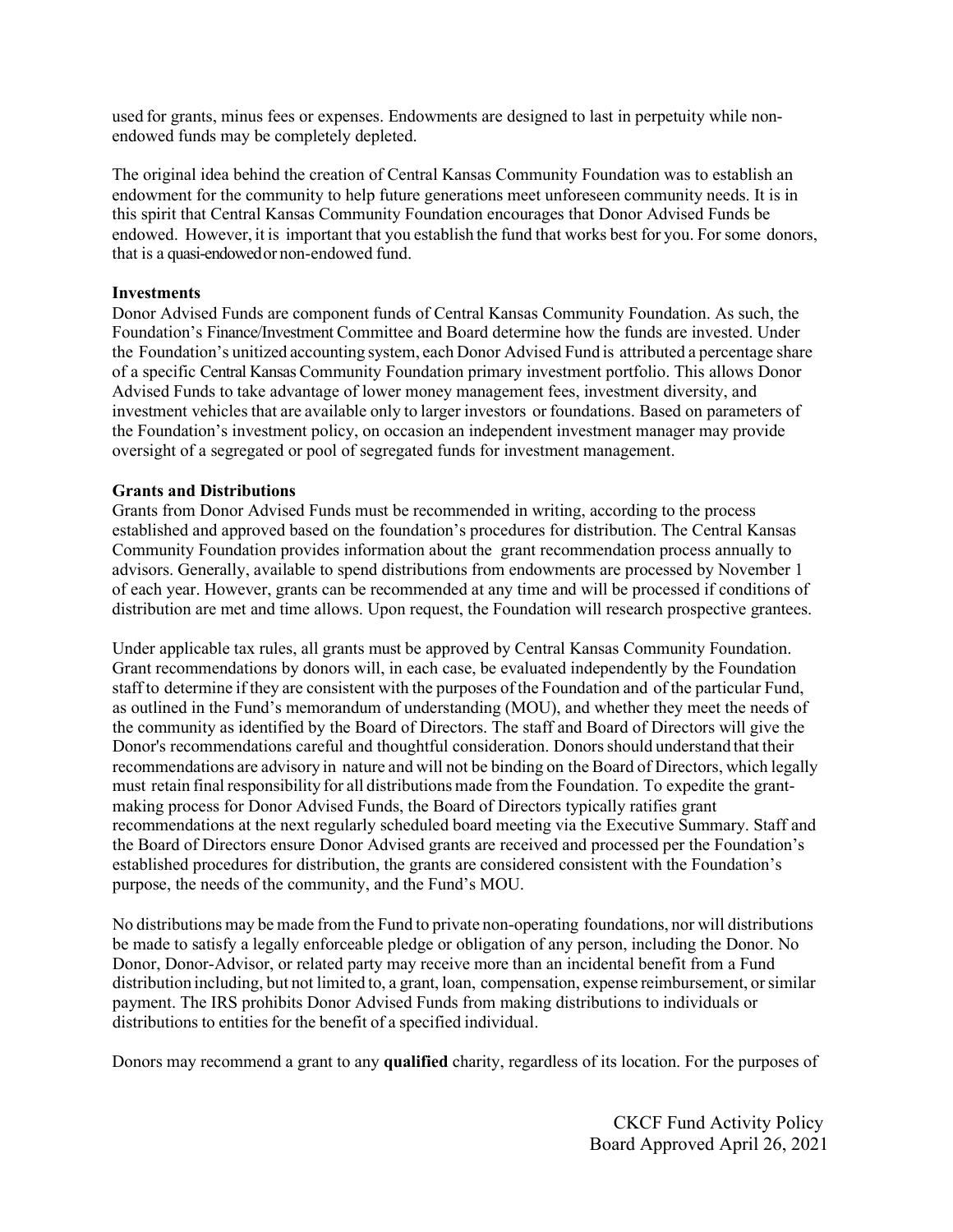distribution, a **qualified** public charity is any tax-exempt charitable organization that meets the qualifications set forth by sections  $170(c)$  or  $501(c)(3)$  and  $170(b)(1)(a)$  of the Internal Revenue Code.

The Central Kansas Community Foundation strongly recommends that the minimum amount for a grant from a Donor Advised Fund be \$250. The Foundation's grants made from unrestricted funds over the previousfive yearsshall be evidence of the needs and the organizationsthe Foundation hasfound most deserving of support.

If a Donor‐Advisor or Designee‐Advisor/Successor has not submitted recommendations for three years, the Foundation may deem that the Donor or Designee‐Advisor/Successor has no further interest in advising with respect to the Fund. At that time, the Board of Directors will use its own discretion in allocating such funds in a manner that is consistent with the mission of the Foundation and with the intent of the particular Fund.

The Foundation staff will attempt to have director contact at least annually with Donor‐Advisors in order to review the recommended annual grant distribution amount from the Donor Advised Fund. In addition, the Foundation staff will collect information on nonprofit organizations of interest, the programs they offer, opportunities for support, and provide suggested uses for Donor grant recommendations.

### **Additional Contributions**

Contributions to the Fund can be made at any time, in any amount, by anyone.

### **Fund Raising**

Donors sometimes want to raise money to add to their advised funds. The Foundation's policies on fundraising are in the Event/Fundraising Policy and Procedures document. Available upon request. Fundraising, if permitted, must strictly adhere to the guidelines in the policy and to any additional restrictions imposed as a condition of the Foundation's consent.

# **Reports**

Donors will be provided online access to the fund balance and monthly financial statements once a fund agreement isin place. Our online software provides details of fund activity including market values of their Fund, gifts and grants made to the Fund during that quarter, and any administrative charges. The Foundation provides for all accounting, auditing, and tax returns regarding the Fund.

### **Publicity and Acknowledgments**

Funds can be as public or as anonymous as the Donor desires. Some Donors want complete anonymity. Typically, the Foundation's Annual Report lists each Donor Advised Fund and the agencies (with or without specific dollar amounts) that received grants. When a grant is awarded, all grantees are notified of the Donor unless the Foundation is requested to keep the Donor's identity confidential.

### **Fees**

The Foundation assumes a fee for Donor Advised Funds for the administrative services it provides. A fee schedule is available upon request to the foundation as they are subject to change.

# **Termination**

The Foundation recommends that all Donor Advised Funds terminate at some point. We recommend that the duration of the Advised Fund be no longer than 30 years or, if shorter, the lifetimes of the donor and spouse. In any event, no Fund may continue as an Advised Fund past the lifetime of the last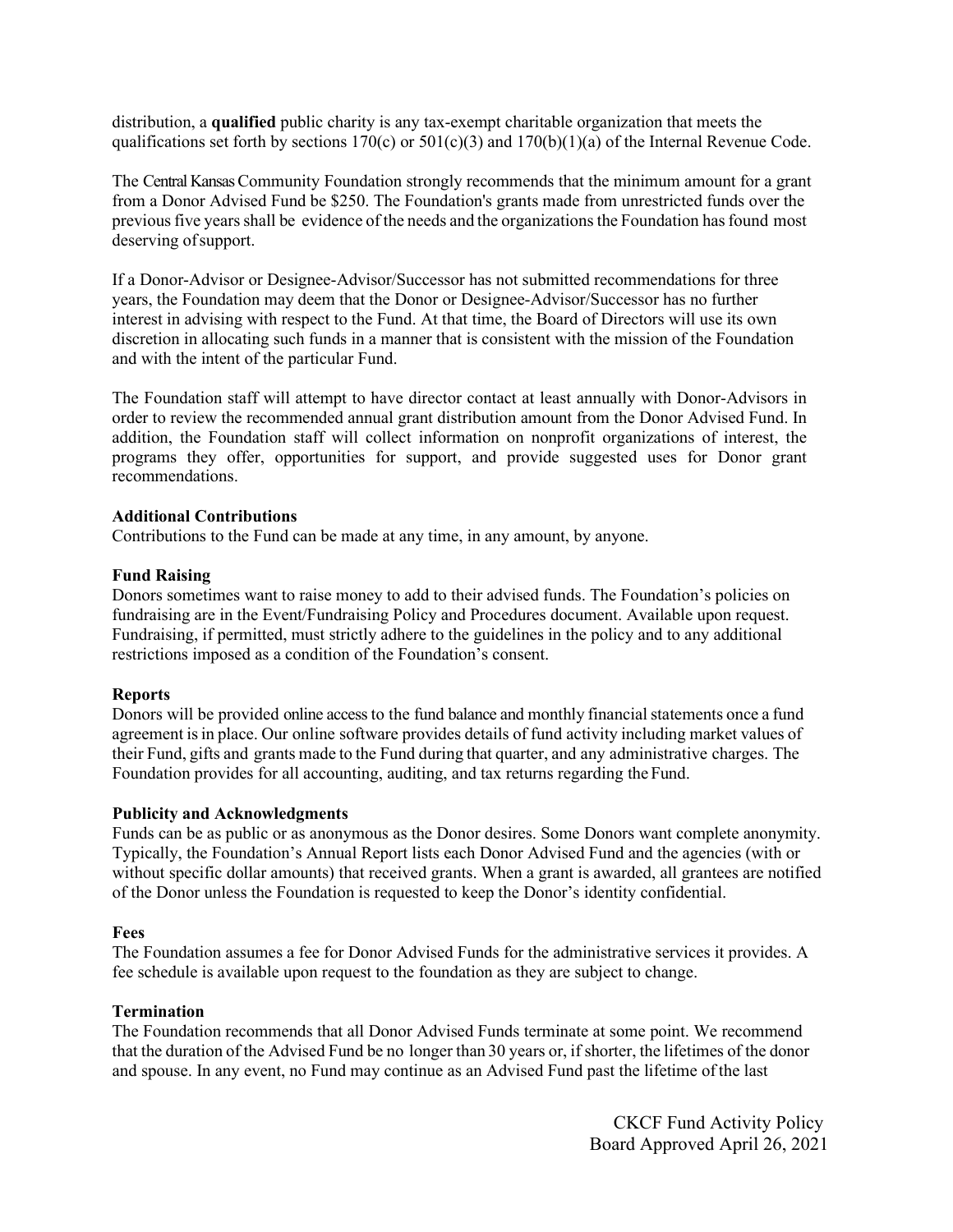survivor of the youngest generation of the Donor's family that has members now living unless formal transition of successors from generation to generation are made.

# **Private Foundations vs. Donor Advised Funds**

Many donors who previously gave through their own private foundations are now closing their foundations and contributing to their causes through Donor Advised Funds, according to Wall Street Journal article published in November 2009.

The number of Donor Advised Funds --- charitable giving vehicles administered by a third party and created for the purpose of managing charitable donations on behalf of an organization, family, or individual --- has increased significantly the past decade. The increased popularity of Donor Advised Funds is due to their significant advantages to donors over private foundations, such as the following:

1. **Lower Cost.** Running a private foundation can be expensive because it involves paying lawyers, accountants, office supplies and sometimes even a staff. Donor Advised Funds avoid having to pay for such overhead costs. Also, because Donor Advised Funds are part of a large pool of money, they incur lower investment fees than small private foundations, which have few assets. Cost can be an important factor for donors.

2. **Less Hassle.** A related upside of giving through a Donor Advised Fund is that the donor can avoid the significant amount of work involved in running a private foundation. Tasks such as filing paperwork, researching potential recipients, conducting due diligence of donations and managing staffare taken care of by the administrators of Donor Advised Funds.

3. **Tax Advantages**. While donors to both a Donor Advised Fund and a private foundation get an immediate tax deduction when they make a charitable contribution, deductions to donor-advised funds are more substantial because donors can deduct cash contributions to a fund totaling up to half of their adjusted gross income each year while the limit for donations to a private foundation is 20% to 30%. Similarly, donors to a Donor Advised Fund can deduct up to 30% to 60% of their annual gross income for donations of securities that have appreciated in value since acquired by the donor, but for a donor to a private foundation, the limit for such donations is generally between 20% to 30%. Finally, investment gains in an account at a Donor Advised Fund are generally free of tax whereas a private foundation's investment gains are subject to an excise tax. Tax Code consideration have become heightened in our current Administration. These deductions presented herein may change and it is the responsibility of the Foundation to adhere to current laws and regulations, as implemented. Please note – Always check with your financial advisor(s) as your specific tax situation could impact these general percentages.

4. **Flexibility.** Private foundations are required by the IRS to make annual distributions totaling 5% of their total assets. Donor Advised Funds under our management are under no such obligation. This flexibility can be important to donors when the value of their assets has decreased. Similarly, once a private foundations' founder passes away, surviving family members may disagree on the direction of foundation should take. By dividing the private foundation's assets among several accounts at a Donor Advised Fund, money may be used to accomplish difference goals.

5. **Privacy**. Information about Donor Advised Funds is not made public and donations to such funds can be made anonymously. Private foundation's tax forms, on the other hand, are public documents and the details of the foundation's operations and some personal information may be available to the public.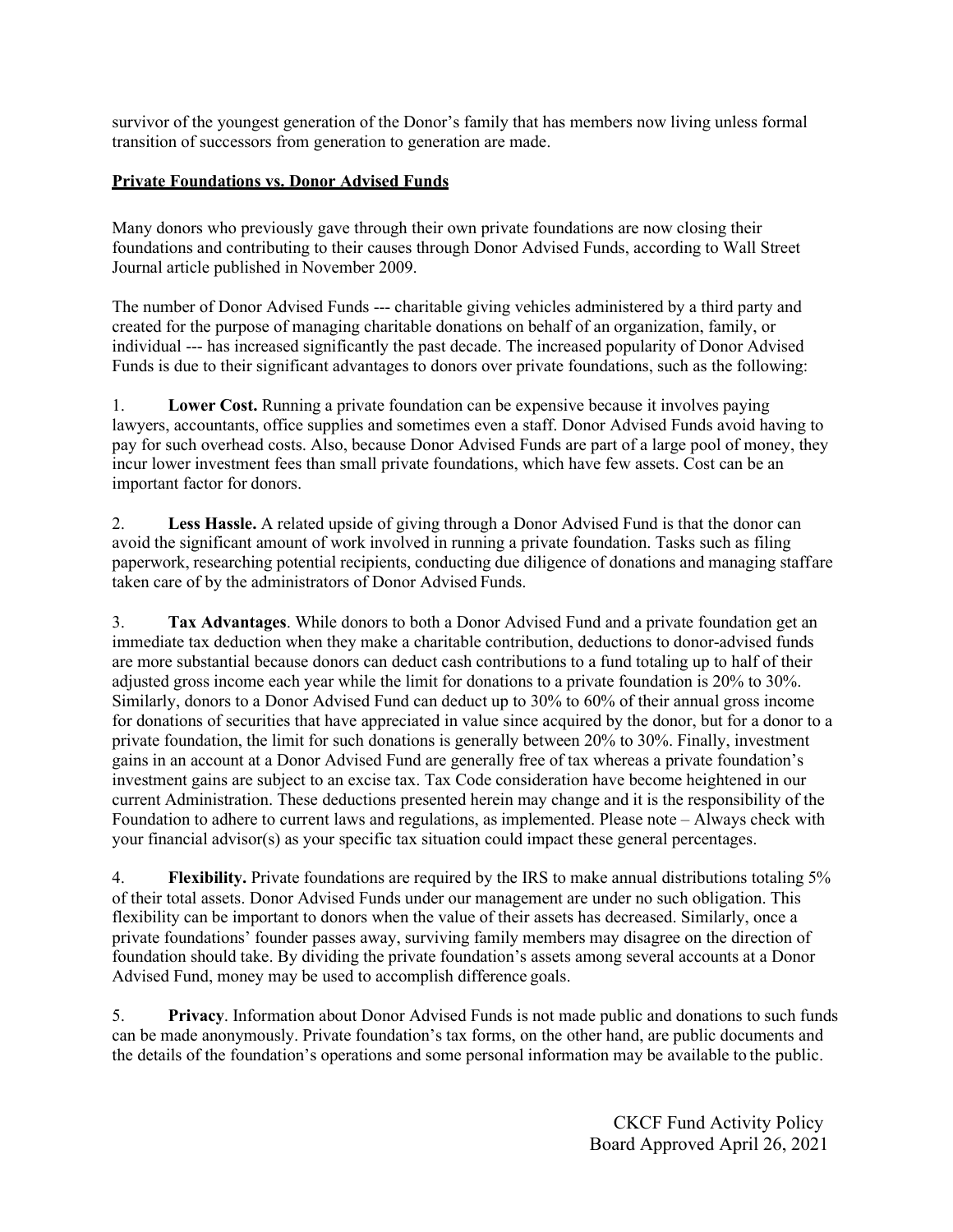# **Comparison of Private Foundations to Donor Advised Funds**

| <b>COMPARISON</b>         | <b>DONOR ADVISED</b>                            | <b>PRIVATE FOUNDATION</b>                                                   |
|---------------------------|-------------------------------------------------|-----------------------------------------------------------------------------|
|                           |                                                 |                                                                             |
| Creating the foundation   | Established through the                         | Non-profit corporation<br>or<br>trust                                       |
|                           | <b>Central Kansas Community</b>                 | organized as a private foundation                                           |
|                           | Foundation                                      |                                                                             |
| Tax-exempt status         | Shares the public charity                       | Must apply for tax-exempt status                                            |
|                           | tax-exempt status of<br><b>CKCF</b>             | from the IRS                                                                |
| Start-up costs            | No cost to the donor. Admin                     | Similar to corporate start-up requiring                                     |
|                           | fees range 1% to 2.75%. Fee                     | legal,<br>accounting, and<br>substantial                                    |
|                           | schedule available upon                         | operational start-up costs.                                                 |
|                           | request.                                        | Management fees can typically range                                         |
| Recommended size          | $$25,000 - $10,000,000$                         | from 2% to 4%.<br>Substantial assets required                               |
| Charitable deductions $-$ | Tax deduction may be up to                      | Tax deduction is generally                                                  |
| cash<br>gifts<br>and      | 60% of adjusted gross income.                   | limited to 20% to 30% of                                                    |
| appreciated stocks        | Stock is deducted at its fair                   | adjusted gross income                                                       |
|                           | market value                                    |                                                                             |
|                           | as of the date it is received by                |                                                                             |
|                           | <b>CKCF</b>                                     |                                                                             |
| Charitable deductions $-$ | Tax deduction available for                     | Tax deduction may be taken for fair                                         |
| appreciated real          | full<br>market<br>value.<br>Tax                 | market value of marketable securities.                                      |
| property                  | deduction available between                     | Tax deduction for other property is                                         |
|                           | 30% and 60% of adjusted                         | limited to the lower of cost or fair                                        |
|                           | gross income                                    | market value and is limited to 20% to                                       |
| Donor Control             |                                                 | 30% of adjusted gross income                                                |
|                           | Donor makes grant<br>recommendations to protect | Donor retains complete control over<br>investments and grant-making subject |
|                           | tax                                             | to IRS requirements                                                         |
|                           | deductibility, final                            |                                                                             |
|                           | oversight rests with                            |                                                                             |
|                           | <b>CKCF</b>                                     |                                                                             |
| <b>Public Disclosure</b>  | No required public                              | Annual tax returns and filings                                              |
|                           | disclosure, anonymity<br>available              | must be open for public inspection                                          |
| Self-dealing rules        | Private foundation self-                        | Strict<br>regulations<br>prohibit<br>most                                   |
|                           | dealing rules to not apply                      | transactions<br>between<br>a                                                |
|                           |                                                 | private                                                                     |
|                           |                                                 | foundation and its donors                                                   |
|                           |                                                 | (including related persons or                                               |
|                           |                                                 | corporations                                                                |
| Pay-out requirements      | Do not apply                                    | Must pay out for charitable purposes<br>at                                  |
|                           |                                                 | least 5% of its asset value                                                 |
|                           |                                                 | regardless of annual income                                                 |
| Administrative            | Services provided by                            | Must establish and/or obtain                                                |
| Concern                   | Central Kansas Community                        | these services                                                              |
| S                         | Foundation                                      |                                                                             |